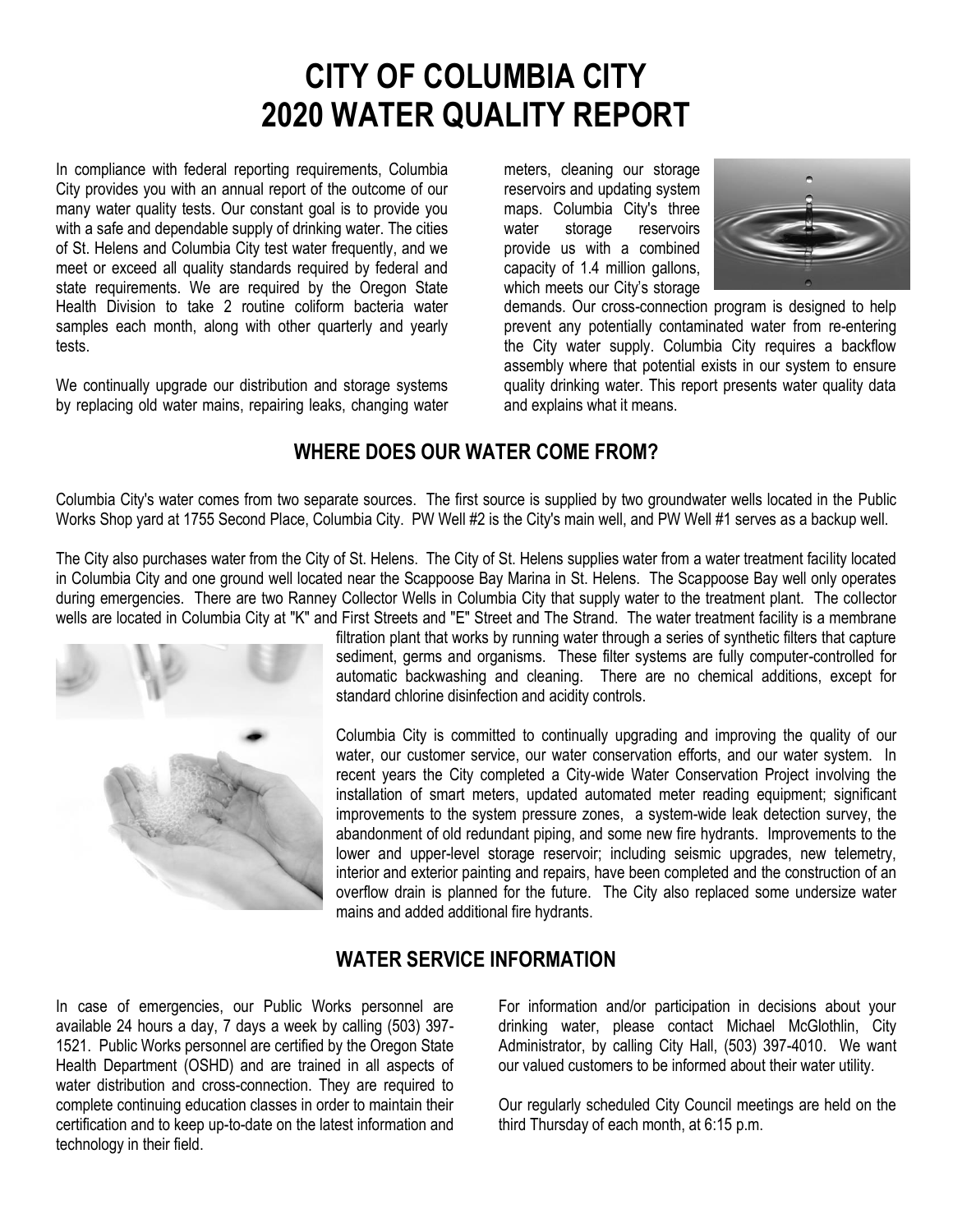# **HOW TO READ THIS TABLE**

This report is based upon the most recent tests conducted by the Columbia City and St. Helens Water Departments. The frequency of required testing depends on the nature of the test and ranges from daily test to ones conducted every 9yrs.

- **Maximum Contaminant Level (MCL)** The "Maximum Allowed" (MCL) is the highest level of a contaminant that is allowed in drinking water. MCLs are set as close to the MCLGs as feasible using the best available treatment technology.
- **Maximum Contaminant Level Goal (MCLG)** The "Goal" (MCLG) is the level of a contaminant in drinking water below which there is no known or expected risk to health. MCLGs allow for a margin of safety.
- **Treatment Technique or TT** A required process intended to reduce the level of a contaminant in drinking water.



The data presented in this report is from the most recent testing done in accordance with regulations. Test results can also be viewed on the Oregon Health Division's website at [https://yourwater.oregon.gov/wssearch.php.](https://yourwater.oregon.gov/wssearch.php) To view the test results on the website, enter PWS number 00203 for Columbia City, and PWS number 00724 for St. Helens.

**Key to Table**

**MCL** = Maximum Contaminant Level **MCLG** = Maximum Contaminant Level Goal **TT** = Treatment Technique

**ppm** = parts per million or milligrams per liter (mg/l) **ppb** =parts per billion or micrograms per liter (mcg/l) **NTU** = Nephelometric Turbidity Unit **ND** = None Detected

# **Inorganic Contaminants – Columbia City Well Source**

| Contaminant   | <b>Date</b><br>Tested | <b>Violation</b> | Range<br>Min.-Max. | <b>Detected</b><br>Level | Unit | <b>MCL</b> | <b>MCLG</b> | <b>Major Sources</b>   |
|---------------|-----------------------|------------------|--------------------|--------------------------|------|------------|-------------|------------------------|
| <b>Barium</b> | 8/14/13               | No               | n/a                | 0.014                    | ppm  | 2.0        | n/a         | Naturally occurring    |
| Sodium        | 8/14/13               | No               | n/a                | 28.4                     | ppm  | n/a        | n/a         | Naturally occurring    |
| Nitrate       | 11/18/20              | No               | n/a                | 3.11                     | ppm  | 10.0       | n/a         | Naturally occurring    |
| HAA5          | 5/18/21               | No               | n/a                | <b>ND</b>                | ppb  | 60.0       | n/a         | Disinfection byproduct |
| TTHMs         | 5/18/21               | No               | n/a                | 5.2                      | ppb  | 80.0       | n/a         | Disinfection byproduct |

# **Inorganic Contaminants - City of St. Helens Source**

| <b>Contaminant</b> | <b>Date</b><br>Tested | Violation | Range<br>Min.-Max. | <b>Detected</b><br>Level | Unit       | <b>MCL</b> | <b>MCLG</b> | <b>Major Sources</b>   |
|--------------------|-----------------------|-----------|--------------------|--------------------------|------------|------------|-------------|------------------------|
| <b>Barium</b>      | 10/24/12              | No        | n/a                | 0.013                    | ppm        | 2.0        | n/a         | Naturally occurring    |
| Sodium             | 10/24/12              | No        | n/a                | 14.8                     | ppm        | n/a        | n/a         | Naturally occurring    |
| Nitrate            | 7/22/20               | No        | n/a                | 1.22                     | ppm        | 10.0       | n/a         | Naturally occurring    |
| <b>TOC</b>         | Quarterly             | No        | $0 - 0.74$         | 0.74                     | ppb        | n/a        | n/a         | Naturally occurring    |
| HAA5               | Quarterly             | No        | $0 - 2.9$          | 2.9                      | ppb        | 60.0       | n/a         | Disinfection byproduct |
| <b>TTHMs</b>       | Quarterly             | No        | $0 - 2.8$          | 2.8                      | ppb        | 80.0       | n/a         | Disinfection byproduct |
| Turbidity          | Daily                 | No        | $0.021 - 0.079$    | 0.066                    | <b>NTU</b> | $TT = 0.3$ | n/a         | Soil runoff, sediment  |

#### **Water Quality Table Footnotes**

All contaminants tested were below the Maximum Contaminate Level and none were in violation.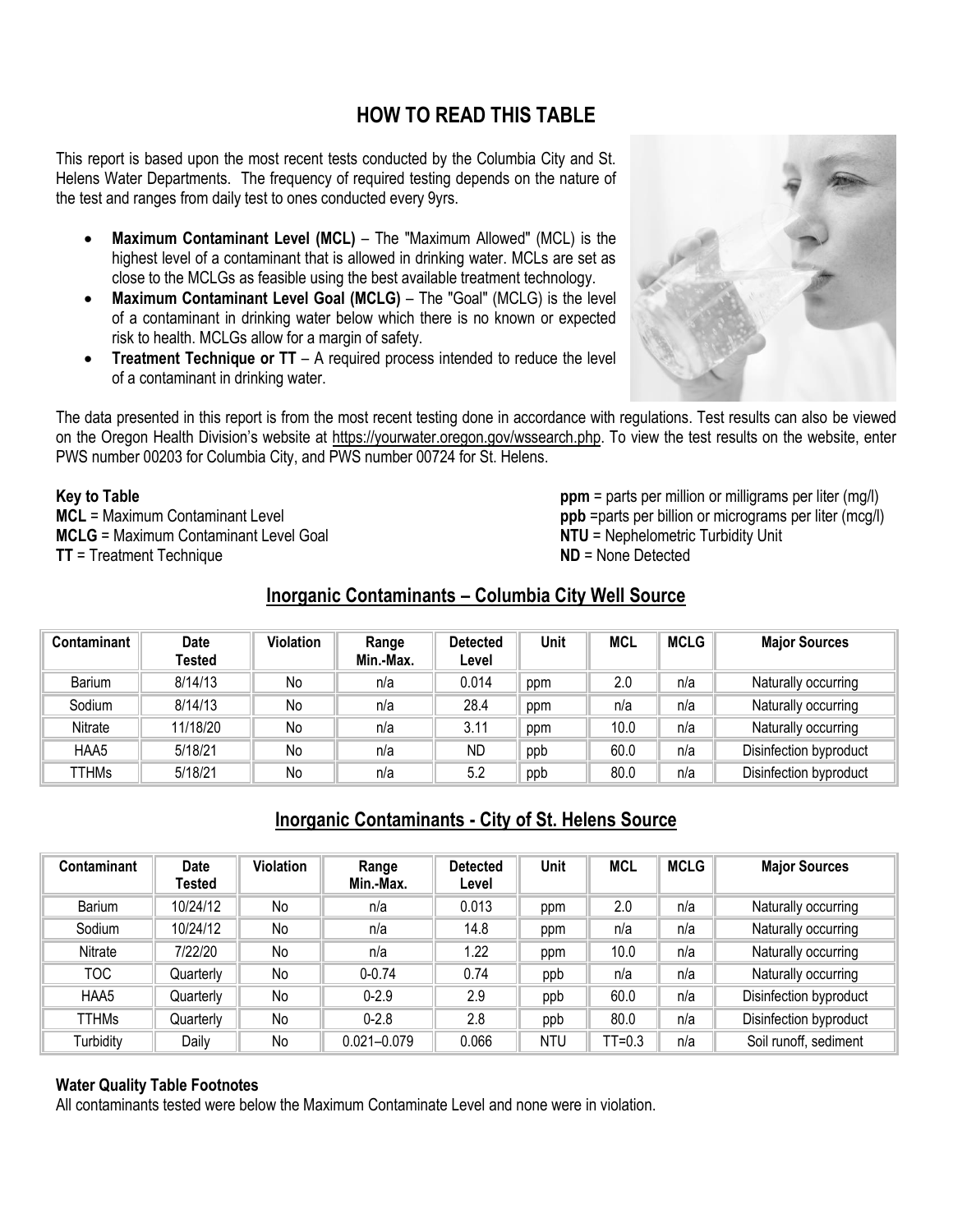### **MANDATORY TESTING**

The contaminants we monitor are listed below. Only the ones listed in the previous table had detectable levels.

| Microbiological Contaminants   | Uranium                               | Pentachlorophenol                    |
|--------------------------------|---------------------------------------|--------------------------------------|
| <b>Total Coliform Bacteria</b> | <b>Synthetic Organic Contaminants</b> | Picloram                             |
| <b>Fecal Coliform</b>          | 2,4D                                  | Simazene                             |
| Turbidity                      | $2,4,5$ -TP (Silvex)                  | Toxaphene                            |
| Radioactive Contaminants       | Alachlor                              | <b>Volatile Organic Contaminants</b> |
| Beta/photon emitters           | Atrazine                              | Benzene                              |
| Alpha emitters                 | Benzo(a)pyrene(PAH)                   | Carbon Tetrachloride                 |
| <b>Combined Radium</b>         | Carbofuran                            | Chlorobenzene                        |
| <b>Inorganic Contaminants</b>  | Chlordane                             | o-Dichlororbenzene                   |
| Antimony                       | Dalapon                               | p-Dichlororbenzene                   |
| Arsenic                        | Di(2-ethylhexl)adipate                | 1,2-Dichloroethane                   |
| Barium                         | Di(2-ethylhexyl)phthate               | 1,1-Dichloroethylene                 |
| Beryllium                      | Dibromochloropropane                  | cis-1,2-Dichloroethylene             |
| Cadmium                        | Dinoseb                               | trans-1,2-Dichloroethylene           |
| Chromium                       | Diquat                                | Dichloromethane                      |
| Copper                         | Endothall                             | 1,2-Dichloropropane                  |
| Cyanide                        | Endrin                                | Ethylbenzene                         |
| Fluoride                       | Ethylene dibromide                    | Stryrene                             |
| Lead                           | Glyphosate                            | Tetrachloroethylene                  |
| Mercury (inorganic)            | Heptachlor                            | 1,2,4-Trichlorobenzene               |
| Nickel                         | Heptachlor epoxide                    | 1,1,1-Trichloroethane                |
| Nitrate (as Nitrogen)          | Hexachlorobenzene                     | 1,1,2-Trichloroethane                |
| Nitrite (as Nitrogen)          | Hexchlorocyclopentadiene              | Thrichloroethylene                   |
| Selenium                       | Lindane                               | <b>THHMs</b>                         |
| Sodium                         | Methoxychlor                          | Toluene                              |
| Sulfate                        | Oxamyl (Vydate)                       | Vinyl Chloride                       |
| Thallium                       | PCBs (Polychlorinated)                | Xylenes                              |

#### **Lead and Copper Testing**

| <b>Substance</b> | <b>Units</b> | Goal | Action<br>Level (AL) | 90 <sup>th</sup><br><b>Percentile</b> | <b>Homes Exceeding</b><br><b>Action Level</b> | Complies? | Source of<br>Contaminate           |
|------------------|--------------|------|----------------------|---------------------------------------|-----------------------------------------------|-----------|------------------------------------|
| Copper           | ppm          | 1.3  | ∣.3                  | 0.338                                 |                                               | Yes       | Corrosion of household<br>plumbing |
| Lead             | ppm          |      | 0.015                | 0.000                                 |                                               | Yes       | Corrosion of household<br>plumbing |

The 90th percentile is the highest result found in 90% of the samples when they are listed in order from the lowest to the highest results. EPA requires testing for lead and copper at customers' taps most likely to contain these substances based on when the house was built. The EPA determined that the sample results did not exceed the Action Level (AL). The above results are from lead and copper samples taken in 2015. Lead and Copper samples will be taken again in August-September 2018.

If present, elevated levels of lead can cause serious health problems, especially for pregnant women and young children. Lead in drinking water is primarily from materials and components associated with service lines and home plumbing. The City of Columbia City is responsible for providing high quality drinking water, but cannot control the variety of materials used in plumbing components.

When your water has been sitting for several hours, you can minimize the potential for lead exposure by flushing your tap water for 30 seconds to two minutes before using water for drinking or cooking.

If you are concerned about lead in your water, you may wish to have your water tested. Information on lead in drinking water, testing methods and steps you can take to minimize exposure is available from the Safe Drinking Water Hotline or at [www.epa.gov/safewater/lead.](http://www.epa.gov/safewater/lead)